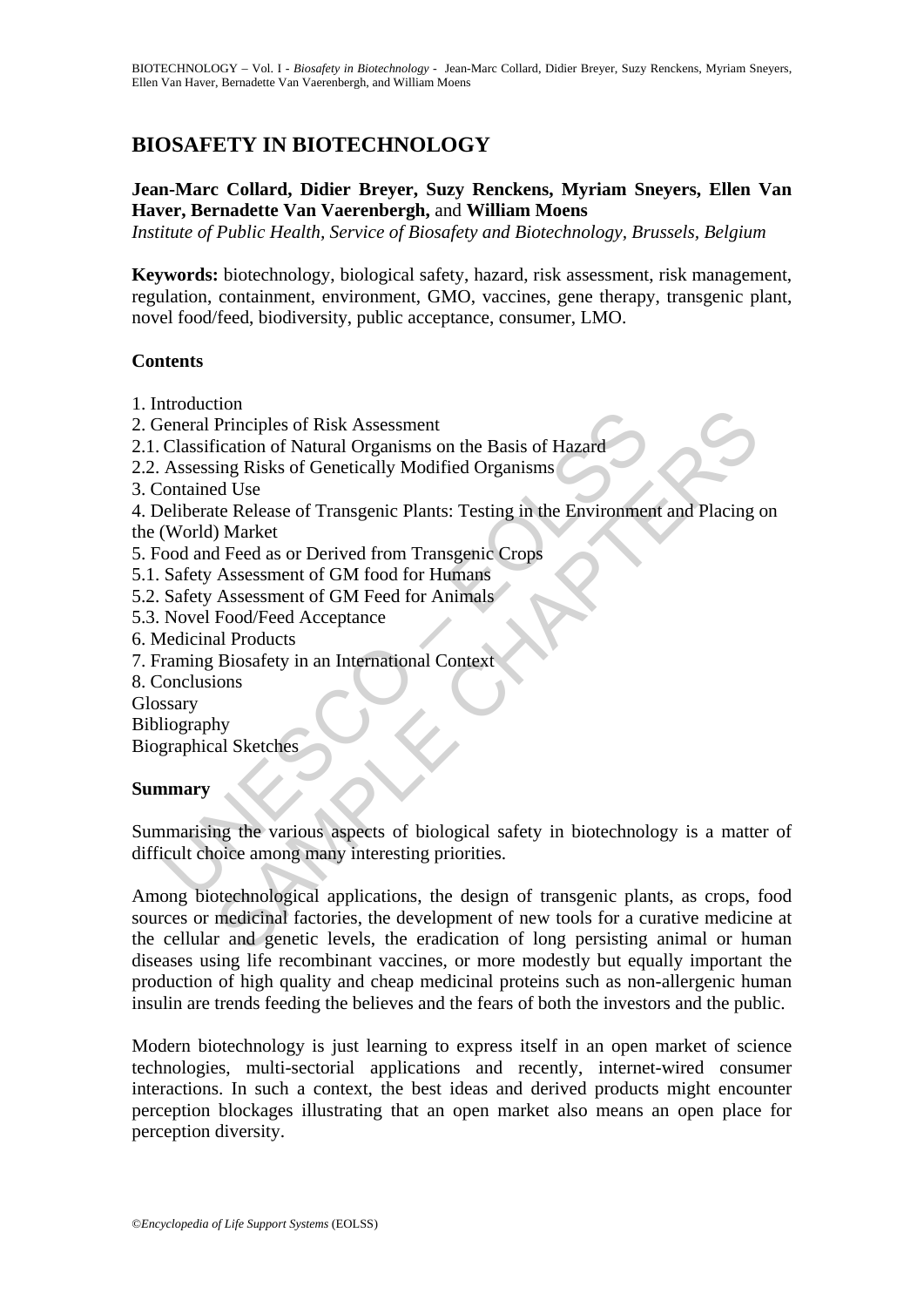Resulting from a historical wedding with the traditional agro-food and pharmaceutical sectors, the discrete world of modern biology and genetics has still to stabilise ways of communication and behavioural and ethical practices in the real world. In such interactive and real-time evolving situation, any summary should appear, at the best, as a flashed picture.

Biosafety is an emerging discipline built from traditional risk assessment and risk management rationale originating from chemistry, toxicology, microbiology, epidemiology, ecology, human and veterinary medicines, agronomy and all related basic or engineering sciences. It is composed of a spectrum of ways of thinking from the pure scientific analytical way to the most global conceptual way merging regulatory science, ethical issues, economics, and sociology.

safety is basically a case by case methodology exploiting pertinedded in the history of sciences and of human practices. Risk<br>t be science-based only. However risk-assessment is evaluat<br>ations and necessarily only leads to is basically a case by case methodology exploiting pertinent safety cri<br>in the history of sciences and of human practices. Risk assessment is<br>cience-based only. However risk-assessment is evaluating multi-fact<br>charactomed Biosafety is basically a case by case methodology exploiting pertinent safety criteria embedded in the history of sciences and of human practices. Risk assessment is and must be science-based only. However risk-assessment is evaluating multi-factorial situations and necessarily only leads to a set of certainties but also of uncertainties. Risk management leads to a binary decision: should an activity or a product be authorised or not, given a certainties/uncertainties ratio. Risk communication motivates the final decision and is a complex mixture of local and transboundary education, information and public interaction, dialectics, democratic respect, and transparency.

These three aspects of biosafety are complementary and mutually beneficial if properly managed.

To illustrate such a concept and its complexity, the present article gathers examples of the biosafety management of present biotechnological key developments.

As it might be understood further, biosafety meets the challenge to be at the boundary of hard and soft sciences, the place where, in many societies, skill requires wisdom, on top of expertise.

### **1. Introduction**

Biotechnology, broadly defined, includes any technique or process that uses living organisms, or parts of such organisms, to create or improve products, to modify plants, animals, or microbes for specific uses. Consequently, its scope ranges from the traditional biotechnology originating from the ancient times to the so-called modern biotechnology in which the technology of recombinant DNA (often called genetic engineering) has become a central part [see also - Biotechnology].

As the productivity of any living cell used in biotechnological processes mainly depends on its genetic background, genomics has been an area of fundamental and commercial interests in biotechnology. Methods such as mutagenesis, microbial or cell fusion, plant and animal breeding have been widely used to improve productivity. These methods are further exposed in the different parts of this book.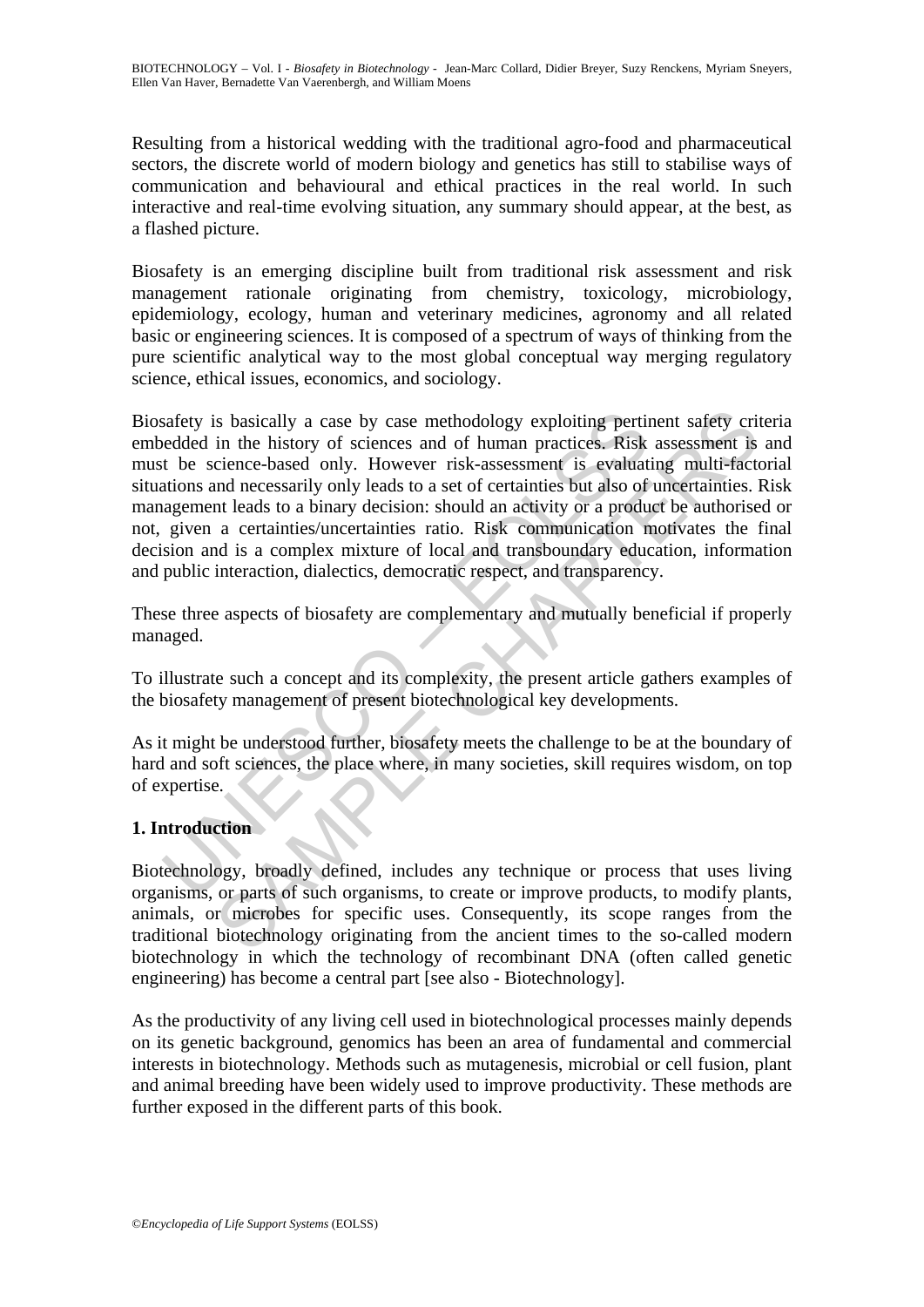The development of new techniques of genetic modification in the early 1970s initiated a wide discussion on safety of biotechnological products. The so-called "recombinant-DNA" debate originated from the scientific community itself which suggested that certain types of experiments should be deferred until their potential risks could be assessed. In 1975, scientists gathered in Asilomar to debate about the potential risks issued from the technology of recombinant DNA. One year after, preliminary guidelines were issued by the National Institutes of Health (NIH). According to the first recommendations, recombinant organisms had to be handled under containment measures that far exceeded those for the safe handling of non-recombinant pathogenic organisms. After few years of safe practical use, and a better scientific understanding of the risks posed by recombinant-DNA organisms, nowadays called genetically modified organisms (GMO's), experience-based guidelines were redrafted in 1979.

paradigm of the mid-1980s was that recombinant DNA technique onventional genetic procedures and that potential risks inherent mbinant organisms are not qualitatively different from and ardous than those posed by "natural" gm of the mid-1980s was that recombinant DNA techniques are an extentional genetic procedures and that potential risks inherently associated or that roganisms are not qualitatively different from and infrinsically n than t The paradigm of the mid-1980s was that recombinant DNA techniques are an extension of conventional genetic procedures and that potential risks inherently associated with recombinant organisms are not qualitatively different from and intrinsically more hazardous than those posed by "natural" organisms. Experience has supported such a scheme except in very few cases.

The American NIH guidelines constituted the reference for the development of rules for laboratory work using genetic engineering techniques and were at the basis of specific worldwide rules or national laws in many countries.

The first worldwide development inspired from these guidelines was the publication in 1986 of the OECD (Organisation for Economic Co-operation and Development) report on « Recombinant-DNA Safety Considerations» (also known as the "blue book"). It sets out the first international safety guidelines for the use of recombinant-DNA organisms in industry, agriculture and the environment.

From 1986, general biosafety regulations applicable to biotechnological products and activities appeared in several countries as well as at multi-national levels such as in the European Union. From our experience acquired these last 15 years, the remainder of this paper will describe the general principles of biosafety and document them in the cases of four relevant biotechnological areas:

- Contained use
- Deliberate release of transgenic plants
- Food and feed as or derived from transgenic crops
- Medicinal products

### **2. General Principles of Risk Assessment**

The safety of any biotechnological application, like the safety of any human activity, is achieved by carrying out two sequential steps:

 Assessing the risks. Risk assessment is defined as an estimation of risks in terms of likelihood of occurrence of hazards and severity of their consequences (damages).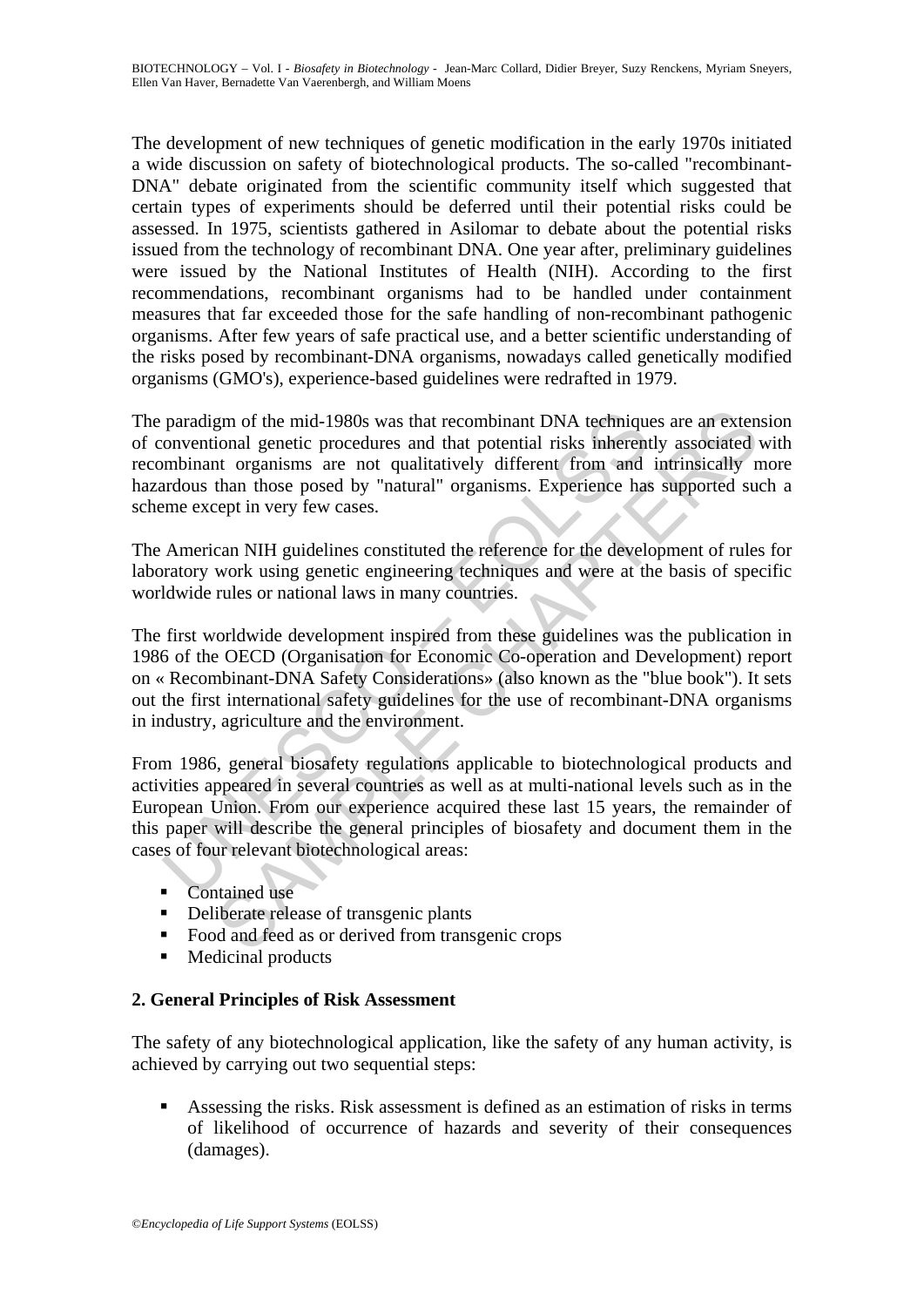Minimising the level of risks, where indicated by the results of the risk assessment, either by applying adequate management strategies, or by deciding not to carry out a given activity if the risks are unacceptable.

When applying these general principles to biotechnology, the risk assessment should take into account the following points:

- the characteristics of the organisms involved, including any newly introduced traits;
- $\blacksquare$  the intended use(s) of the organisms (contained by physical, chemical and/or biological barriers versus released into the environment);
- the characteristics of the area where the biotechnological process, activity or release will take place; and the interactions between these.

The risk assessment is performed to protect the human health and the environment from any adverse effect. It is based on the principle of familiarity; i.e. knowledge of, and experience with the organisms used and their historical exploitations. Familiarity does not necessarily imply that the organism is safe. On the other hand, lack of familiarity with a novel organism used in a particular new manner does not necessarily mean that the process is hazardous. In that case, risk managers have to cope with uncertainties.

# **2.1. Classification of Natural Organisms on the Basis of Hazard**

risk assessment is performed to protect the human health and the adverse effect. It is based on the principle of familiarity; i.e. I<br>reince with the organisms used and their historical exploitation,<br>necessarily imply that For natural organisms, hazard identification always relates to the pathogenicity of the organism and to the potential for epidemics. It is important to recall that the great majority of micro-organisms are harmless and many are beneficial. About 90 percent of micro-organisms used in biotechnology are harmless, either as wild types or mutant derivatives thereof. Nevertheless, pathogenic micro-organisms receive much attention because they represent a threat for the human health, the agriculture or the environment [see also - Environmental Biotechnology].

and the procedure and the pricing and the environment<br>sessment is performed to protect the human health and the environment<br>effect. It is based on the principle of familiarity i.e. knowledge of,<br>with the organism used and Several attempts have been made to classify human, animal and plant pathogens according to the risks they present to the laboratory staff first, and next to the collectivity and the environment should they escape from the biotechnological process or from the laboratory. A worldwide agreement exists on the four-group classification system (Table 1) for human pathogens (bacteria, fungi, viruses and parasites) ranking from those that pose no or negligible hazard (class /group 1) to those responsible for very serious diseases (class/group 4). Examination of the different classifications of biological agents performed by various national committees of experts shows a uniform result. However some disagreements still exist between and even within individual states to allocate specific agents to one hazard or risk group. One of the problems in allocation of risk group arises obviously from the geographic and climatic distribution of the micro-organisms, their reservoir and vectors, especially when animal or plant pathogens are concerned.

Risk Group I (low individual and community risk). A microorganism that is unlikely to cause human disease or animal disease of veterinary importance.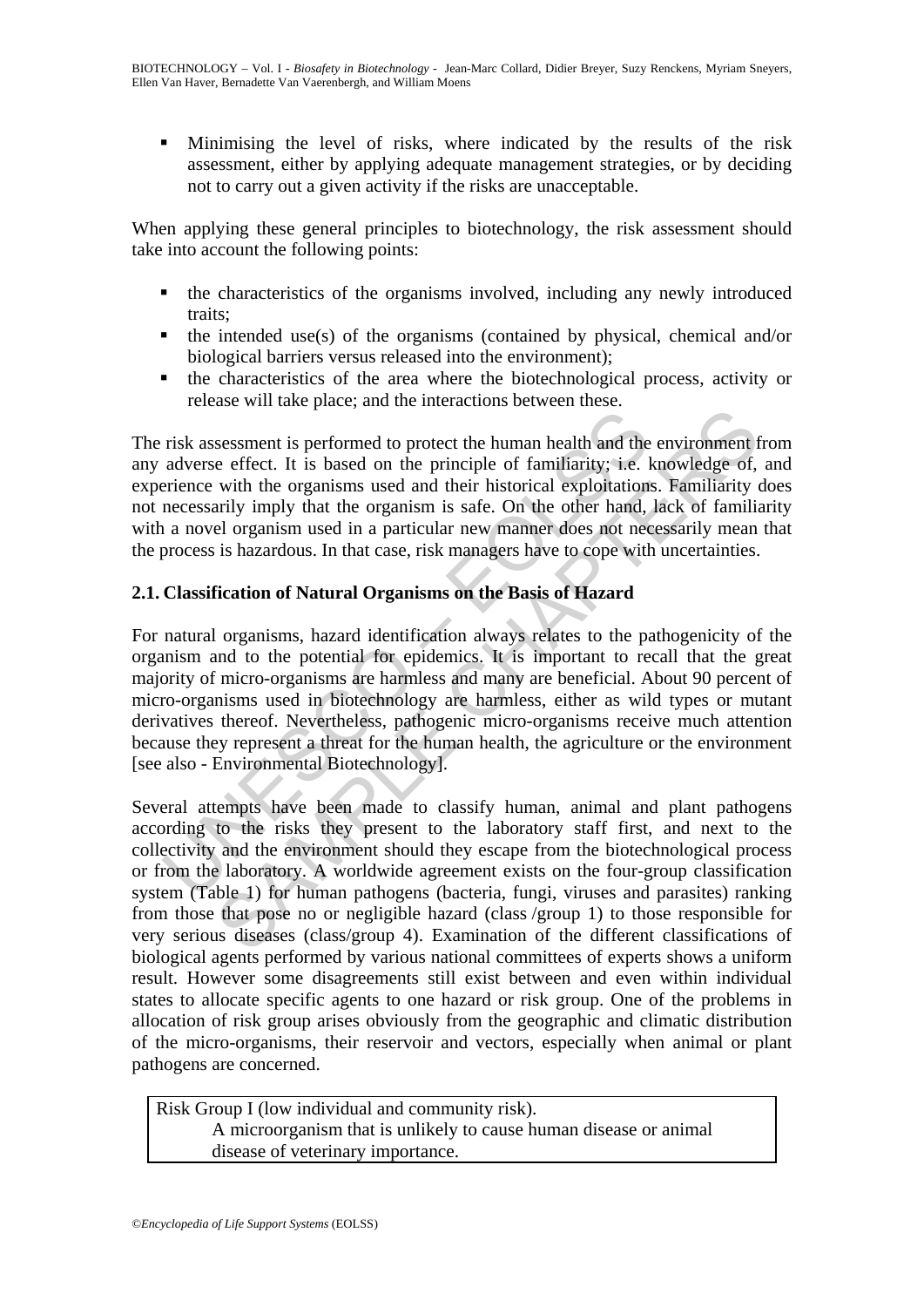| Risk Group II (moderate individual risk, limited community risk).         |
|---------------------------------------------------------------------------|
| A pathogen that can cause human or animal disease but is unlikely to be a |
| serious hazard to laboratory workers, the community, livestock, or the    |
| environment. Laboratory exposures may cause serious infection, but        |
| effective treatment and preventive measures are available and the risk of |
| spread is limited.                                                        |
| Risk Group III (high individual risk, low community risk).                |
| A pathogen that usually produces serious human disease but does not       |
| ordinarily spread from one infected individual to another.                |
| Risk Group IV (high individual and community risk).                       |
| A pathogen that usually produces serious human or animal disease and      |
| may be readily transmitted from one individual to another, directly or    |
| indirectly.                                                               |
|                                                                           |

Table 1. World Health Organization classification of infective microorganisms by risk groups [WHO 1983 and 1993].

# **2.2. Assessing Risks of Genetically Modified Organisms**

mancedy.<br>
ble 1. World Health Organization classification of infective micro<br>
groups [WHO 1983 and 1993].<br> **Assessing Risks of Genetically Modified Organisms**<br>
re has been long and sometimes controversial debates about the maniecuty.<br>
World Health Organization classification of infective microorganisms by r<br>
groups [WHO 1983 and 1993].<br>
ing Risks of Genetically Modified Organisms<br>
been long and sometimes controversial debates about the risk There has been long and sometimes controversial debates about the risk potentials and the classification of organisms modified by recombinant-DNA techniques. The discussions lead in many countries to the elaboration and implementation of regulations specifically dealing with GMO's [see also - Biotechnology in the Environment: Potential effects on biodiversity]. It is now accepted that the assessment of the risks of GMO's and their uses should be based on the full set of their characteristics rather than on how they were obtained.

An assessment of the risks to human health and the environment associated with the use of a GMO is based of the following key parameters, when applicable:

- (i) the novel organism, taken into account
	- the recipient/parental or host organism;
	- $\bullet$  the donor organism;
	- $\blacksquare$  the vector used;
	- the insert or the introduced trait;
	- any empirical data on the novel organism:

(ii) the intended use (contained or release), including the scale and any management procedures;

(iii) the potential receiving environment.

Chiefly, the choice of these criteria means that the risk groups/classes system is equally valid for both genetically modified organisms and for "natural" ones taking into account genetic and ecological mechanisms occurring in the environment such as gene flow, invasion, persistence and dissemination potential, fitness and impact on the biodiversity.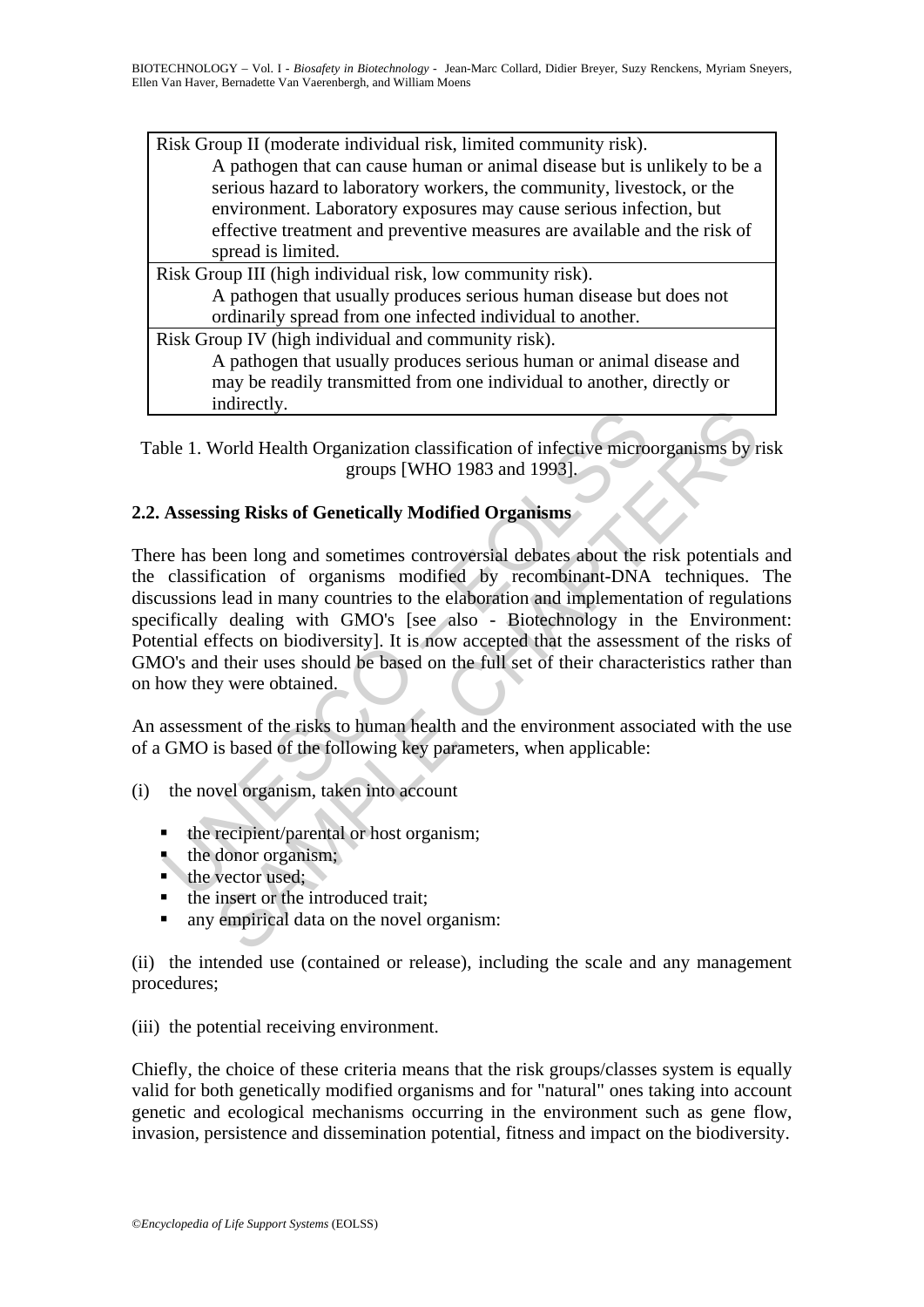In the early 90's, the general perception of risk and familiarity was very different for transgenic plants, animals and micro-organisms. While genetically-modified microorganisms were mainly concerned by research, enzymes production and pharmaceutical applications, transgenic animals were not perceived as a biosafety issue.

On the contrary, the rise of molecular botany in the early 80's and the start of official field tests of transgenic tobacco's in 1986 in Belgium, UK and USA at a very small scale were perceived as the prelude to a giant developmental phase and the short coming source of commercial transgenic crop varieties. Consequently, in the early 90's, the lack of experience with transgenic plant development and commercialisation did justify to take precautions at the highest levels.

I case-by-case and through stepwise procedures of authorisation.<br>
1 sides of the Atlantics imposed to the operators to work gradu<br>
1 sides of the Atlantics imposed to the operators to work gradu<br>
1 sides on the Atlantics i by-case and through stepwise procedures of authorisation. The regulation<br>of the Atlantics imposed to the operators to work gradually from a hij<br>and controlled situation to more open and less controlled one (see section<br>of Development of transgenic plants or veterinarian vaccines were consequently allowed on a case-by-case and through stepwise procedures of authorisation. The regulations on both sides of the Atlantics imposed to the operators to work gradually from a highly contained and controlled situation to more open and less controlled one (see section 4). Additionally, field monitoring was either advised or imposed by regulatory authorities and justified as a way to objectivate knowledge and experience.

However, the lack of experience itself has made the monitoring parameters questionable themselves. Therefore also, national or international authorities did support basic research on specific biosafety topics, the BAP and BRIDGE Biosafety programs of the European Commission being quoted here as an example.

In practice, every transgenic plant that has been released in the environment so far should have been classified, and were officially classified as such in certain countries, as belonging to the class 1 of biological risks

In 2000, the perception of risk has evolved a lot since transgenic crops have started to be commercialized in many countries of the world since 1996. Presently, the concept of "release" itself does encompass the development, the large scale production and the placing of GM-based products on the market including the multiple uses of GM-based products from the field down to the waste chains.

Both intentional and accidental releases are now considered and do include processing, distribution and recycling pathways. Moreover, long term impact of the different uses, the delayed and/or indirect risks will have to be assessed in the next future provided scientific criteria of assessment and the financial means of assessment become available.

More recently, transgenic plants being a source of food and feed and being genetically traceable by nucleic acids-based technologies, traceability of transgenic plants as a product or a by-product on the market is more and more perceived by the consumers as safety and public acceptance issues.

Monitoring or surveillance are now *de facto* coupled to concepts of quality management and certification applied to all agro-food developmental, industrial and commercial practices.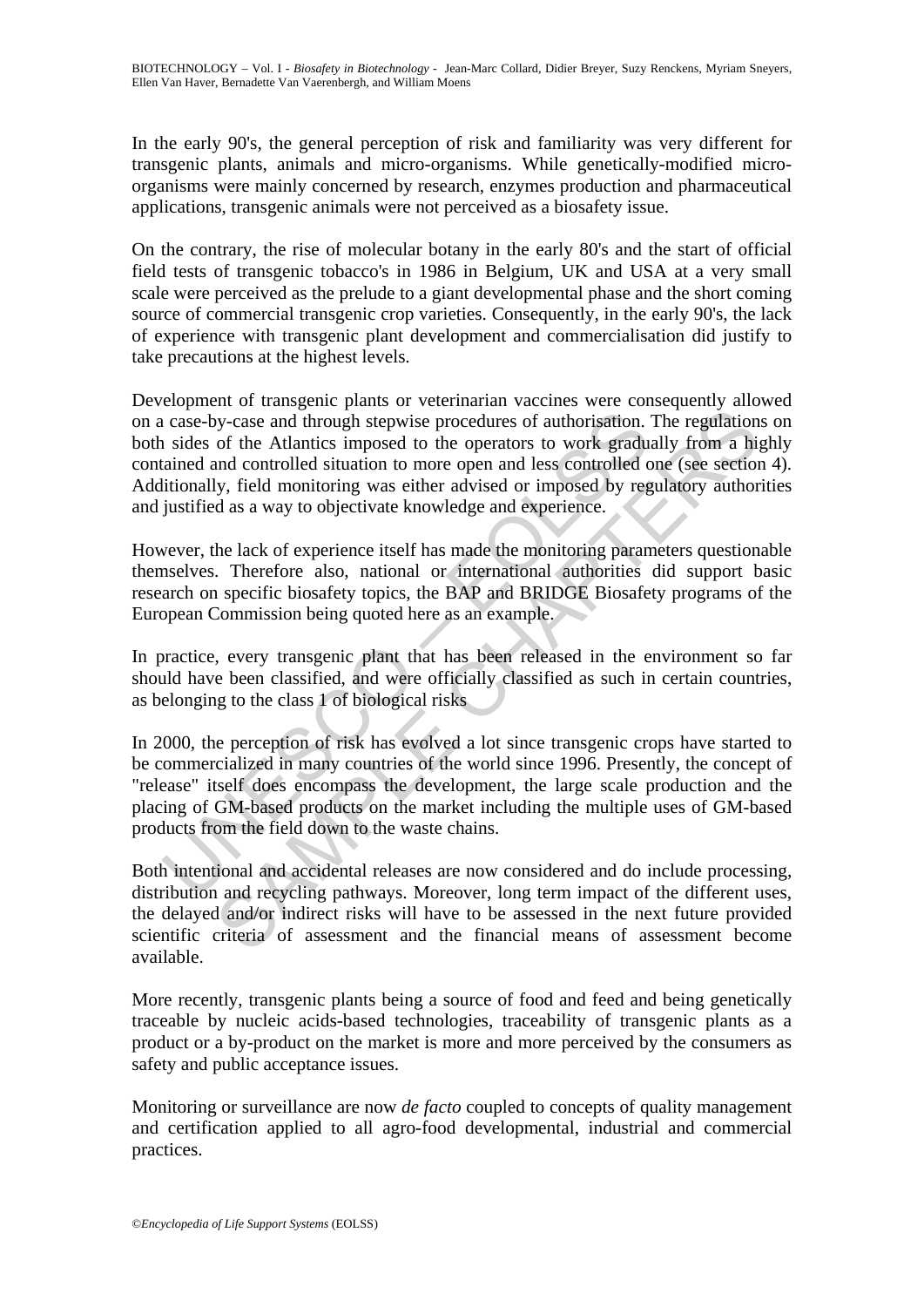- -

-

# TO ACCESS ALL THE **22 PAGES** OF THIS CHAPTER, Visit: [http://www.eolss.net/Eolss-sampleAllChapter.aspx](https://www.eolss.net/ebooklib/sc_cart.aspx?File=E6-58-01-08)

#### **Bibliography**

Aarhus Convention on Access to Information, Public Participation in Decision-making and Access to Justice in Environmental Matters.1998. [The Aarhus Convention grants the public rights and imposes public authorities obligations regarding access to information, public participation and access to justice]

American Biological safety Association. Available on Internet at http://www.absa.org/riskgroups/default.htm. [This website provides risk group classifications for infectious agents from different countries].

Berg P., Baltimore D., Brenner S., Roblin R.O., Singer M.F. 1975. Asilomar conference on recombinant DNA molecules. *Science* 188:991-994. [This article summarises the discussions and conclusions of the Asilomar conference].

Commission Decision of 27 September 2000. Off. J. Eur. Commun. L258/43, 12.10.2000. [This European decision provides the guidance notes for risk assessment for the contained use of genetically modified micro-organisms].

ic authorities obligations regarding access to information, public participation a<br>
rican Biological safety Association. Available on<br>
//www.absa.org/riskgroups/default.htm. [This website provides risk group<br>
(/www.absa.or ities obligations regarding access to information, public participation and access to just<br>in Biological safety Association. Available on Internet bis access for just<br>increase anogrisk groups detault.htm. [This website pro Convention on Biological Diversity. 1992. *Clearing-house Mechanism*. See http://www.biodiv.org/chm/. [This website provides information about the Convention on Biological Diversity, one of the key agreements adopted at the Earth Summit which offers a binding legal document to assist in the protection and development of its biodiversity].

Council Regulation N° (EEC) 2309/93 of 22 July 1993. Off. J. Eur. Commun. L214, 24.8.1993. [This regulation lays down Community procedures for the authorization and supervision of medicinal products for human and veterinary use and establishes a European Agency for the Evaluation of Medicinal Products].

de Maagd, R.A., Bosch D. and Stiekema W. 1999. *Bacillus thuringiensis* toxin-mediated insect resistance in plants. *Trends in Plant Science*. 4:9-13. [This article reviews the state of the art of the Bt technology and addresses the concerns raised by the introduction of Bt-plants].

Dijkmans, R., Cornette F., Kreps S., Martens E., Vankerkom J., Mergeay M., and Billiau B. 1993. Synergistic toxicity of IFN-gamma-producing *Escherichia coli* K12 cells. *Microb. Releases* **2**:23-28. [This article shows that synergistic toxic effects induced by bacteria and their recombinant products can occur and may in certain situations enhance the intrinsic toxic capacity of the GMM].

Directive 90/219/EEC of 23 April 1990. Off. J. Eur. Commun. L117/1, 8.5.1990. [This European directive provides the technical procedures and scientific parameters for the contained use of genetically modified micro-organisms].

Directive 90/220/EEC of 23 April 1990. Off. J. Eur. Commun. L 117/1, 8.5.1990. [This European directive provides the technical procedures and scientific parameters for the deliberate release of genetically modified organisms, and their commercialisation].

Directive 2001/18/EC of the European Parliament and of the Council. Off. J. Eur. Commun. L106/1, 17.4.2001. [This European directive repeals Council Directive 90/220/EEC].

Frommer, W., and Kramer P. 1990. Safety aspects in biotechnology. Classifications and safety precautions for handling of biological agents. *Arzneimittelforschung*. **40**:837-842. [This articles relates the various risk classes of human pathogens to the categories of physical containment for recombinant DNA organisms].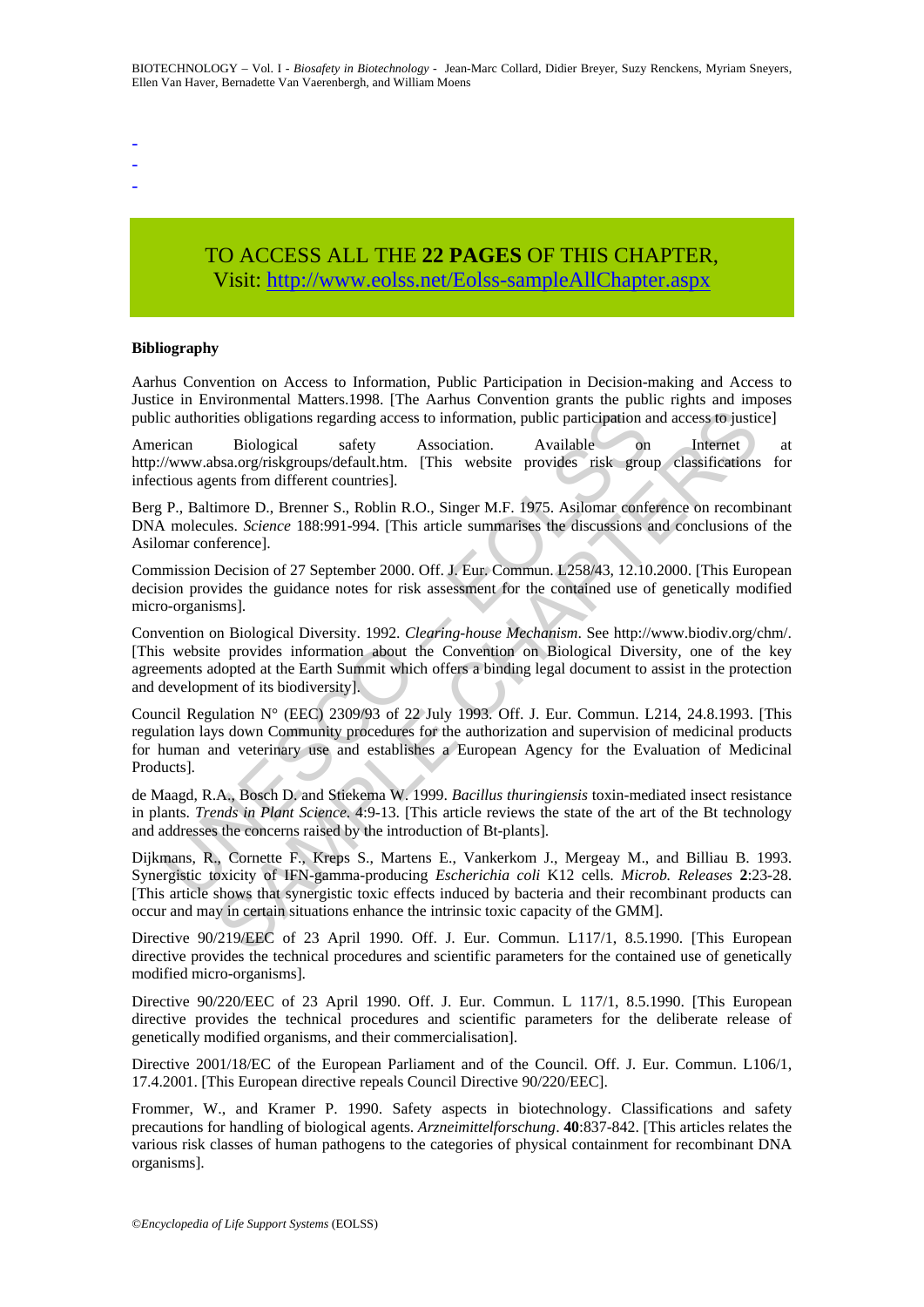Guideline on the Environmental Risk Assessment for Human Medicinal Products Containing or Consisting of GMO's. In The Rules Governing Medicinal Products in the European Union, Volume 3: *Medicinal Products for Human Use: Guidelines*. Office for Official Publications of the European Communities (OPOCE). [This guideline provides information on the way to perform the environmental risk assessment of GMO-based human medicinal products].

ISB (Informations Systems for Biotechnology). Animal and Plant Health Inspection Service (APHIS) of the U.S. Department of Agriculture. Available on Internet at http://www.nbiap.vt.edu/cfdocs/ISBtables.cfm. [This website provides the database for environmental releases in U.S.A.].

Jackson, R.J., Ramsay A.J., Christensen C.D., Beaton S., Hall D.F., and Ramshaw A. 2001. Expression of mouse interleukin-4 by a recombinant ectromelia virus suppresses cytolytic lymphocyte responses and overcomes genetic resistance to mousepox. *J. Virol*. **75:**1205-1210. [This article demonstrates that infection of genetically resistant mice to ectromelia virus with this mousepox virus expressing IL-4 results in symptoms of acute mousepox accompanied by high mortality].

James, C. 2000. *Global Status of Commercialized Transgenic Crops: 2000*. ISAAA Briefs No. 21: Preview. ISAAA: Ithaca, NY. [State of the art of commercial transgenic crops: surfaces per crop, per trait, per country, …].

Joint FAO/WHO Expert Consultation on foods derived from biotechnology*. Safety aspects of genetically modified foods of plant origin*. WHO Headquarters, Geneva, Switzerland, 29 May-2 June 2000. [This report addresses food safety and nutritional questions regarding foods and food ingredients that have been genetically modified using recombinant DNA techniques].

Joint Research Centre (JRC) of the European Commission. Available on Internet at http://food.jrc.it/gmo/gmo.asp. [This website provides the database for environmental releases in Europe].

ss, C. 2000. *Global Status of Commercialized Transgenic Crops:* 2000. ISAA: ISAA: Ithaca, NY. [State of the art of commercial transgenic crops: surfourty....]<br>country....] CFAO/WHO Expert Consultation on foods derived fro 000. *Global Status of Commercialized Transgenic Crops: 2000*. ISAAA Briefs No<br>AA: lthaca, NY. [State of the art of commercial transgenic crops: surfaces per crops, per<br>AA: lthaca, NY. [State of the art of commercial trans Kuiper H.A., Kok E.J. and Noteborn H.J.P.M. 2000. *Profiling techniques to identify differences between foods derived from biotechnology and their counterparts*. Working paper Joint FAO/WHO Expert Consultation on foods derived from biotechnology, Geneva. Full text available at http://www.fao.org/es/esn/gm/Bio-07.pdf. [This document describes profiling techniques as useful alternatives in the safety assessment of genetically modified plants].

Lelieveld H.L.M., The WP Safety in Biotechnology of the European Federation Biotechnology. 1996. Safe Biotechnology. Part 7. Classification of microorganisms on the basis of hazard. *Appl. Microbiol. Biotechnol*. 45:723-729. [This articles presents a historical and critical survey of infectious agent classifications]

Nap J.P. 1999. A Transgene-centred Approach to the Biosafety Assessment of Transgenic Herbicidetolerant Crops. *Biotechnology and Development Monitor*, 38:6-11. [The author of this paper proposes to address the assessment of transgenic crops by first focusing on the characteristics of the transgene and its new protein].

OECD. 1986. *Recombinant DNA safety considerations*. Organisation for Economic Co-operation and Development, Paris. The full text is available at http://www.oecd.org/dsti/sti/s\_t/biotech/prod/ safety.htm. [This book provides the safety considerations for industrial, agricultural and environmental applications of organisms derived by recombinant DNA techniques].

Report of the United Nations Conference on Environment and Development (Rio de Janeiro, 3-14 June 1992) http://www.unep.org/unep/partners/un/unced//agenda21.htm. [Agenda 21 is the framework for activity into the 21<sup>st</sup> century addressing the combined issues of environmental protection and fair and equitable development for all].

U.S. Department of Health and Human Services, Public Health Service, Centers for Disease Control and Prevention, and National Institutes of Health.1999*. Biosafety in Microbiological and Biomedical Laboratories*. Fourth Edition. U.S. Goverment Printing Office. Washington. [This publication describes the combinations of standard and special microbiological practices, safety equipment, and facilities constituting biosafety levels1-4].

UNEP. 1995. *International Guidelines for Safety in Biotechnology* http://biosafety.ihe.be/Biodiv/UNEPGuid/Contents.html. [The UNEP Guidelines are intended as a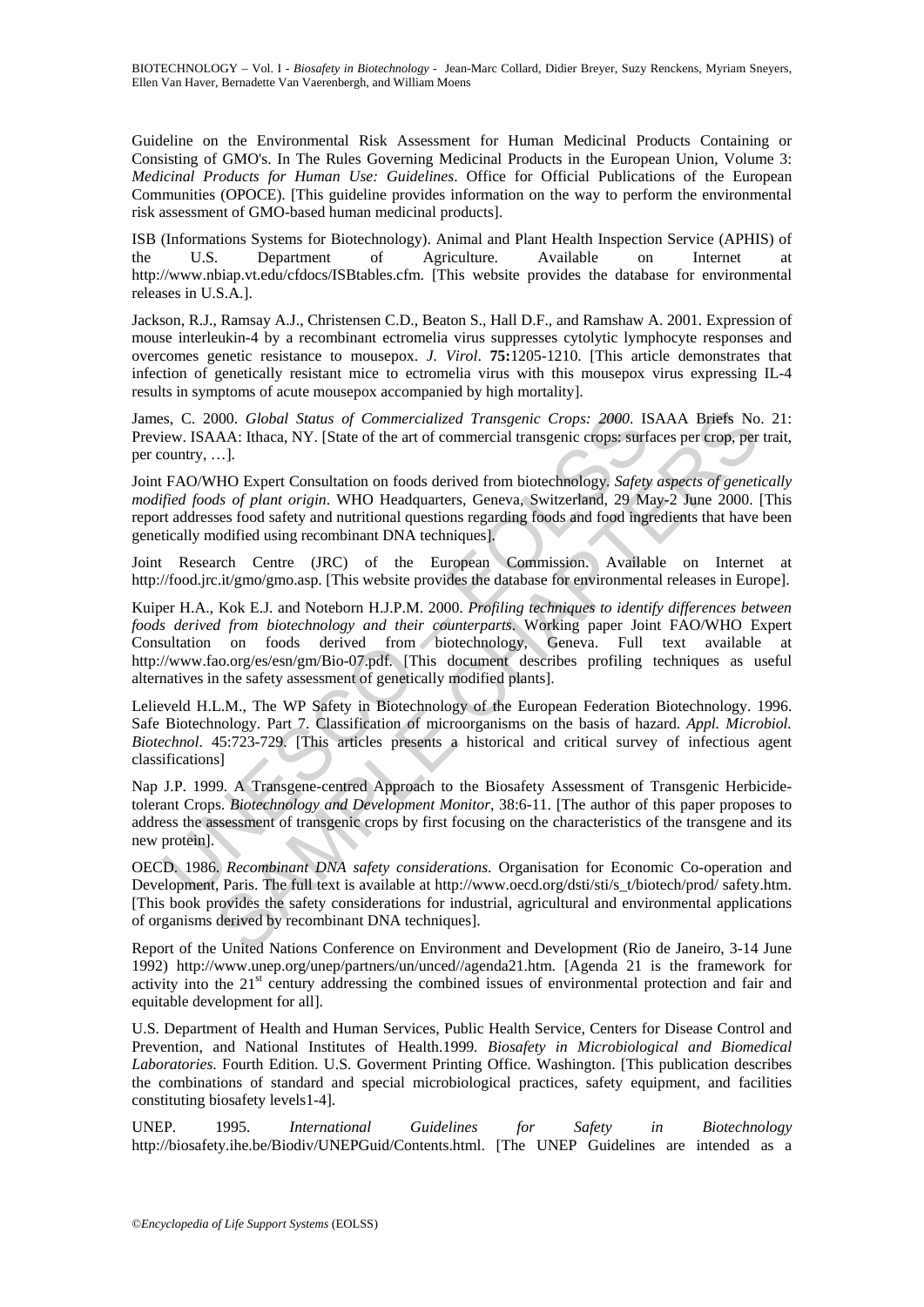contribution to the implementation of Agenda 21 commitments and aim to assist in the establishment of national capacities to provide safety in biotechnology].

WHO. 1993. *Laboratory Biosafety Manual*. Second edition. 133 pages. [This manual describes the biosafety measures and practices for microbiological laboratories].

#### **Biographical Sketches**

**Jean-Marc COLLARD**, born in 1961, obtained his PhD degree from the University of Liège (Belgium) in 1989 where he conducted researches on the genetic and biochemical bases of cadmium resistance in unicellular algae. His post-doctoral fellowship done at Nuclear Research Centre in Mol on the bacterial resistance to heavy metals allowed him to acquire experience in molecular biology and biotechnology. He then worked for two years on bacterial gene transfer at the Flemish Institute for Technological Research, on a European programme on the Fate of genetically engineered micro-organisms and genetically engineered sequences in some environmental hot spots. Since 1993 he has been working for the Service of Biosafety and Biotechnology (the secretariat of the Belgian Biosafety Council) at the Institute of Public Health whose primary duties involve scientific assessments in the field of contained use and deliberate release of GMO's. He is a member of the steering committee of the European network of inspectors for Directive 90/219/CEE. He also teaches Biosafety at the University of Liege and conducts a research programme on the spread of antibiotic resistance genes in the environment.

ossarely and Bloodcomical assemblance in the beginal Bloodcomical and thossementy columitation. The mean of the mean of the mean of the series of GMO's. He is a member of the steering committee of the European net series 9 and Biotecmology (Ine secretizant of the Beignan hossactery Council at the Instatute of P<br>e primary duties involve scientific assessments in the field of contained use and delib<br>MOs. He is a member of the steering committe **Didier BREYER** received his Ph.D. in Biology from the University of Liege (Belgium) in 1989 and conducted research activities for 6 years in the field of molecular biology applied to micro-organisms. Since 1995 he has been working in the Service of Biosafety and Biotechnology (the secretariat of the Belgian Biosafety Council) whose primary duties involve the scientific and technical assessments for the Belgian competent authorities of any activities using GMO's and pathogens, including genetic and ecological aspects related to biodiversity. Since 1996, he has been closely involved in the negotiation and the implementation of the Cartagena Protocol on Biosafety. He has been designated as national Focal Point for this international agreement. He is also representing Belgium in various international bodies acting in the field of biosafety: OECD (Working Group on the Harmonisation of Regulatory Oversight in Biotechnology), UNEP, CEN.

**Suzy RENCKENS** graduated as Engineer in Biotechnology at the Free University of Brussels (VUB). In 1994 she obtained a PhD in Applied Biological Sciences at the same university, carrying out fundamental research in the area of plant molecular biology, more specifically on gene silencing and transposable elements in plants.

In June 1996 she left her post-doctoral research to join the Section of Biosafety and Biotechnology of the Institute of Public Health where she since is involved as biosafety expert with all notifications concerning the deliberate release and the placing on the market of genetically modified plants. She is the secretary of the Scientific Committee 'Transgenic plants' of the Biosafety Council, the Belgian advisory body on GMO's and is engaged as technical expert in meetings organised by the Belgian competent authorities and the European Commission on this topic.

**Myriam SNEYERS**, born in 1962, obtained her graduate of engineer in agronomy and her teaching diploma for higher secondary education at the University of Gembloux in 1985. She worked as research scientist in different area: she studied rotaviruses and pestiviruses at the University of Liege (1985-1988) and then the molecular endocrinology of bovine development at the University of Gembloux (1988-1994) where she received her PhD. She also gained experience in the pharmaceutical industry (SmithKline Beecham Biologicals) where she worked as research scientist on SIV and HIV (1988) and as quality control supervisor of vaccines (1994-1995). She expanded her formation by following MBA courses at the University of Louvain-La-Neuve (1992-1994). Since 1995, she is biosafety expert for the Service of Biosafety and Biotechnology at the Scientific Institute of Public Health. She is working within the framework of regulations on the contained use and deliberate release of genetically modified organisms; her specific biosafety domains of expertise are high containment levels, animal facilities, gene therapy, vaccines, growth factors, clinical trials, human and veterinary medicinal products. She is also an expert for gene therapy at the European Commission level.